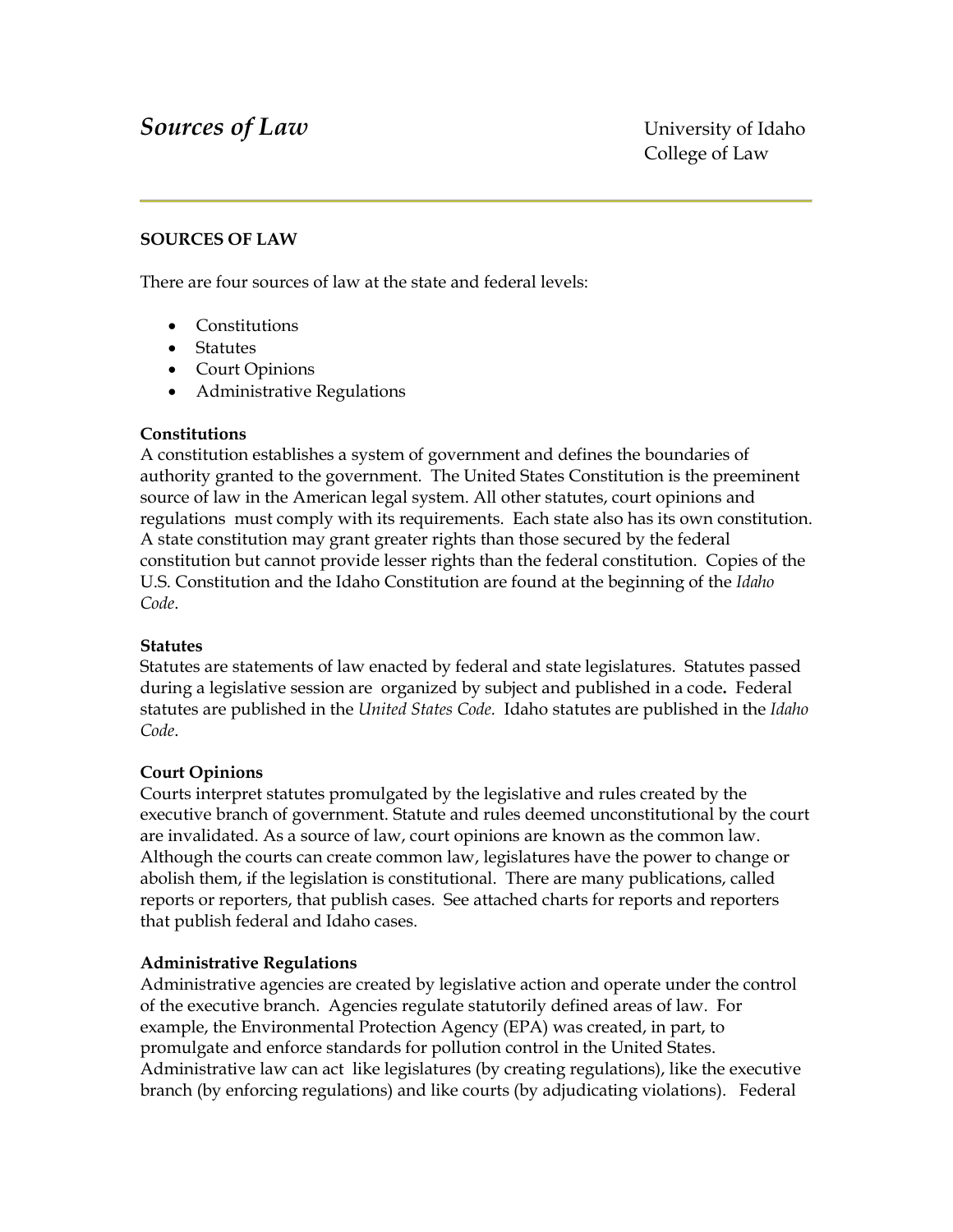regulations are published in the *Code of Federal Regulations.* Idaho regulations are published in the *Idaho Administrative Code*.

#### **TYPES OF AUTHORITY**

### **Primary v. Secondary Authority**

Primary authority is the rule of law. Constitutions, statutes, court opinions and administrative regulations are all considered primary authority.

Secondary authority refers to any other commentary or analysis of the law. For example, an opinion issued by the U.S. Supreme Court is considered primary authority, but an article written by a law professor explaining or analyzing that opinion is secondary authority. Other examples of secondary authority are legal encyclopedias (*C.J.S. or Am. Jur. 2d),* American Law Reports (*ALR's*), and legal treatises.

#### **Mandatory v. Persuasive Authority**

Mandatory authority refers to authority that the court must follow and is binding on the court. For example, lower courts are required to follow decisions from higher courts in the same jurisdiction. The higher court opinion is considered mandatory authority for the lower court.

Persuasive authority refers to authority that the court may follow if it is persuaded to do so. The highest court in a jurisdiction is not required to follow a lower court decision, but may choose to do so. Likewise, courts in one jurisdiction are not required to follow the decisions of courts operating in another jurisdiction. Courts sometimes look to persuasive authority to decide an issue if there is no mandatory authority in its own jurisdiction on that issue.

Primary authority can be either mandatory (in its own jurisdiction) or persuasive (outside of its jurisdiction). Secondary authority, however, is always persuasive authority.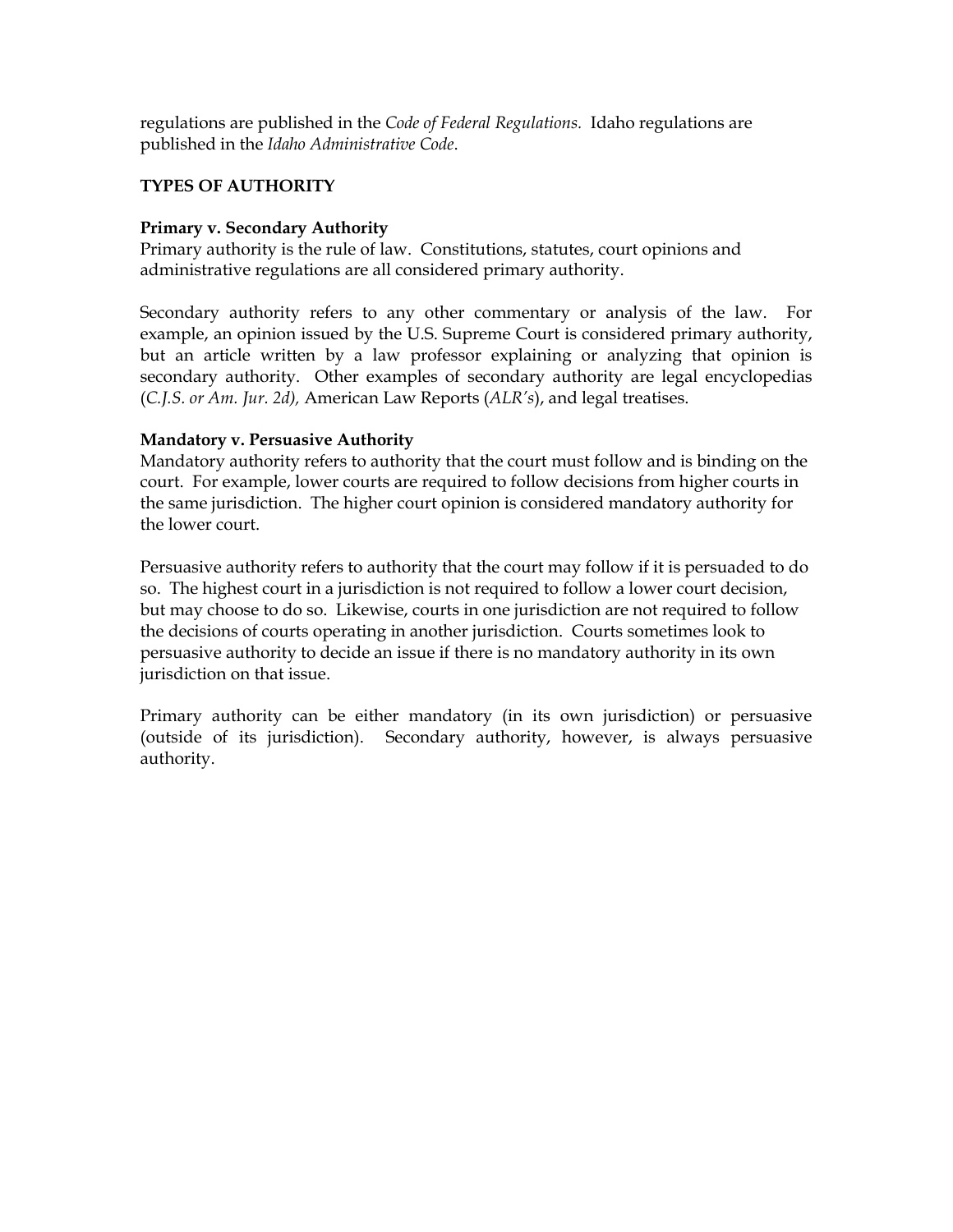# **SOURCES OF LAW---Federal**

# **UNITED STATES CONSTITUTION**

## **LEGISLATIVE EXECUTIVE JUDICIAL**

**Congress**

**Statutes** *United States Code (U.S.C.) United States Code Annotated (U.S.C.A.)*

*United State Code Service (U.S.C.S.)*

**Independent Agencies**

**President Executive Orders Executive Agencies Regulations**

*Federal Register (F.R.)*

*Code of Federal Regulations (C.F.R.)*